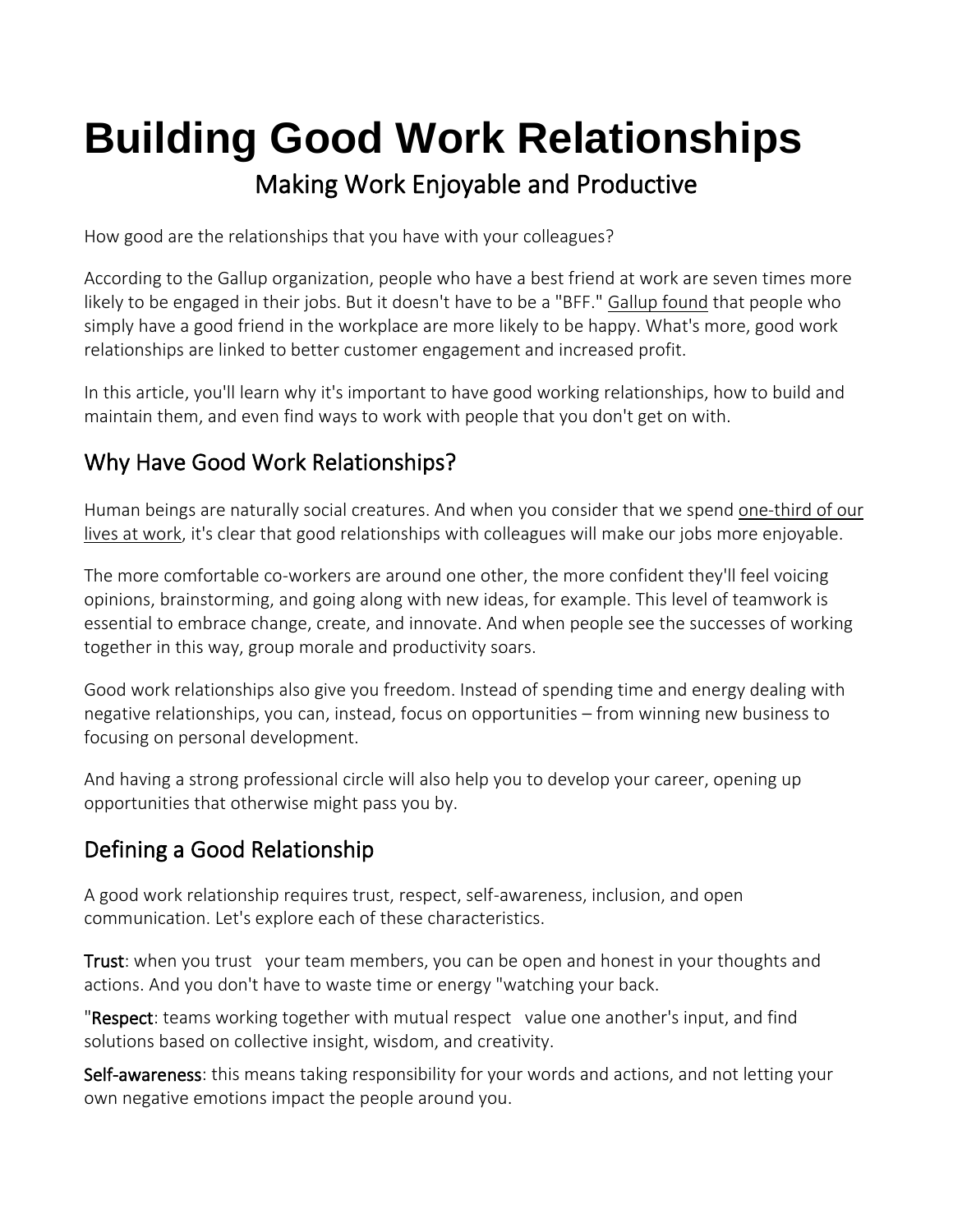Inclusion: don't just accept diverse people and opinions but welcome them! For instance, when your colleagues offer different opinions from yours, factor their insights and perspective – or ["cultural](https://www.mindtools.com/pages/article/cultural-fit.htm) [add](https://www.mindtools.com/pages/article/cultural-fit.htm) " – into your decision-making.

Communication: all good relationships depend on open, honest [communication.](https://www.mindtools.com/CommSkll/CommunicationIntro.htm) Whether you're sending emails or IMs, or meeting face-to-face or on video calls, the more effectively you communicate with those around you, the better you'll connect.

# Work Relationships Are Important?

Although you should try to build and maintain good working relationships with everyone, some deserve extra attention. Like the relationship between a boss and employee. [Gallup](https://www.gallup.com/workplace/285674/improve-employee-engagement-workplace.aspx) found that a manager alone can account for up to 70 percent of a team's engagement.

Regular [one-on-ones](https://www.mindtools.com/pages/article/great-one-on-one.htm) let managers build relationships with employees. At these catch ups, you can show how an individual's work fits with the organization's "bigger picture," understand their strengths, and help them identify areas to develop.

You can also explore [managing upwards,](https://www.mindtools.com/community/Bite-SizedTraining/ManagingUpwards.php) to analyze how your own manager prefers to work, anticipate their needs, and adapt your approach for a smoother relationship.

You'll also benefit from developing good work relationships with key stakeholders. These are the people who have a stake in your success or failure, such as customers, suppliers, and your team. Forming a bond with them will help you to ensure that your projects – and career – stay on track. A [Stakeholder Analysis](https://www.mindtools.com/pages/article/newPPM_07.htm) helps you to identify who these people are so you can devote time to building these partnerships.

# How to Build Good Work Relationships

As you'll know from your oldest friends, building close connections with people can take time. But there are also steps you can take today to get on better with your colleagues.

## 1. Identify Your Relationship Needs

Do you know what you need from others? And do you know what they need from you? Understanding these needs can be instrumental in building better relationships.

## 2. Develop Your People Skills

Good relationships start with good people skills. Take our quiz How [Good](https://www.mindtools.com/pages/article/newTMM_36.htm) Are Your [People](https://www.mindtools.com/pages/article/newTMM_36.htm) Skills? to test how well you collaborate, communicate, and deal with conflict. The quiz will also point you toward useful tools to improve any weak areas.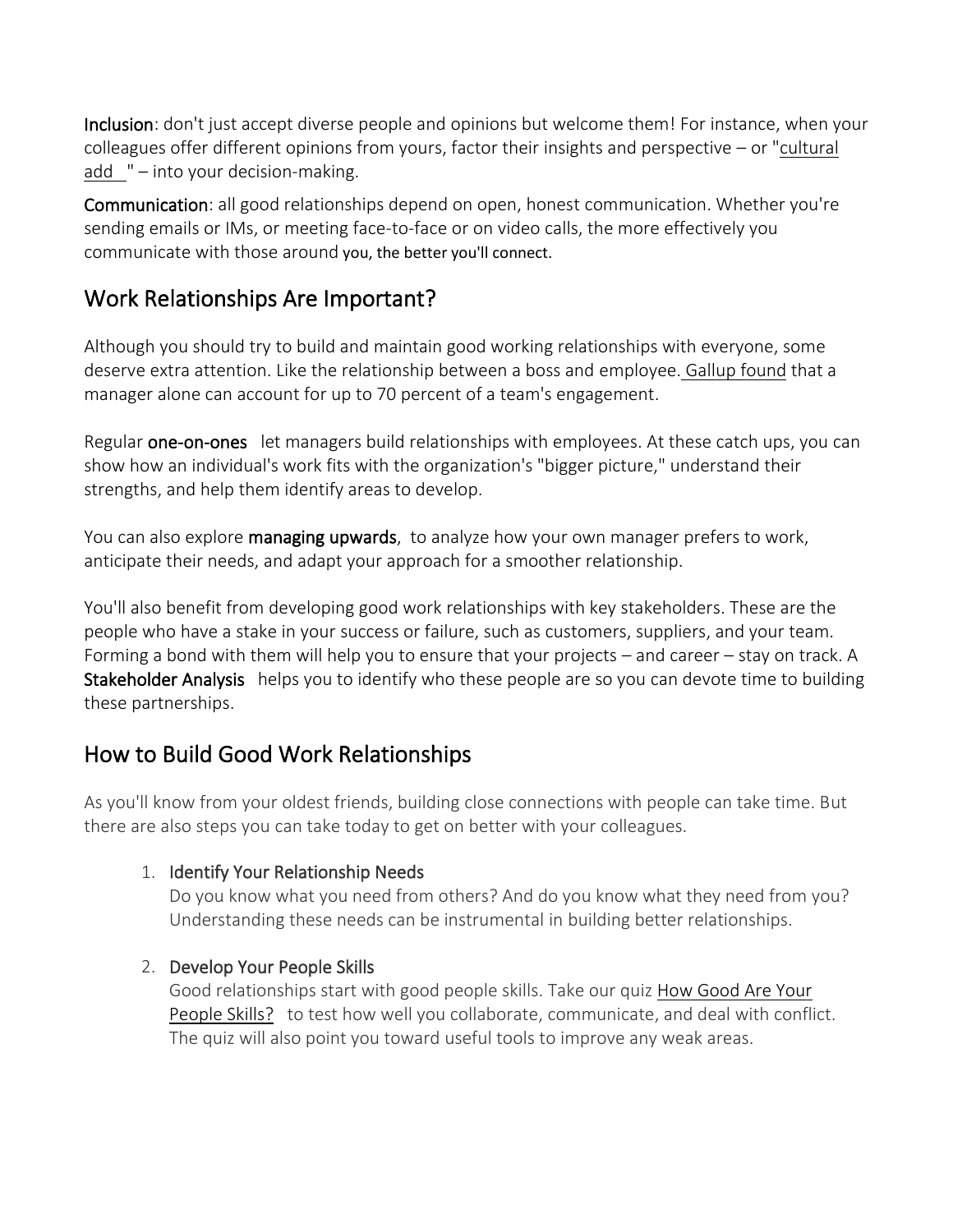#### 3. Focus on Your EI

Emotional [intelligence](https://www.mindtools.com/pages/article/newCDV_59.htm) (EI) is your ability to recognize your own emotions, and better understand what they're telling you. By developing your EI, you'll become more adept at identifying and handling the emotions and needs of others.

#### 4. Practice Mindful Listening

People respond better to those who truly listen to what they have to say. By practicing mindful [listening,](https://www.mindtools.com/pages/article/mindful-listening.htm) you'll talk less and understand more. And you'll quickly become known as trustworthy.

#### 5. Schedule Time to Build Relationships

If possible, you could ask a colleague out for a quick cup of coffee. Or give a ["one-minute](https://www.scientificamerican.com/article/how-to-prevent-loneliness-in-a-time-of-social-distancing/) [kindness"](https://www.scientificamerican.com/article/how-to-prevent-loneliness-in-a-time-of-social-distancing/) by commenting on a co-worker's LinkedIn post you enjoyed reading. These little interactions take time but lay the groundwork for strong relationships.

#### 6. Manage Your Boundaries

Make time, but not too much! Sometimes, a work relationship can impair productivity, especially when a friend or colleague begins to monopolize your time. It's important to set your [boundaries](https://www.mindtools.com/pages/article/newTCS_87.htm) and manage how much time you devote to social interactions at work.

#### 7. Appreciate Others

Everyone, from your boss to the intern, wants to feel that their work is appreciated. So, genuinely compliment the people around you when they do something well. [Praise](https://www.mindtools.com/pages/article/giving-praise.htm) and recognition will open the door to great work relationships.

#### 8. Be Positive

Focus on being positive. [Positivity](https://www.mindtools.com/pages/article/newTCS_89.htm) is contagious and people gravitate to those that make them feel good.

#### 9. Avoid Gossiping

Office [politics](https://www.mindtools.com/pages/article/newCDV_85.htm) and [gossip](https://www.mindtools.com/pages/article/newTMM_25.htm) can ruin workplace relationships. If you're experiencing conflict with someone in your group, talk to them directly about the problem. Gossiping with other colleagues will only exacerbate the situation, accelerating mistrust and animosity.

## Handling Difficult Work Relationships

Sometimes, you'll have to work with someone you don't get on with. With the rise of virtual workspaces, many colleagues are benefiting from some time apart. But even communicating virtually can cause misunderstandings or tension.